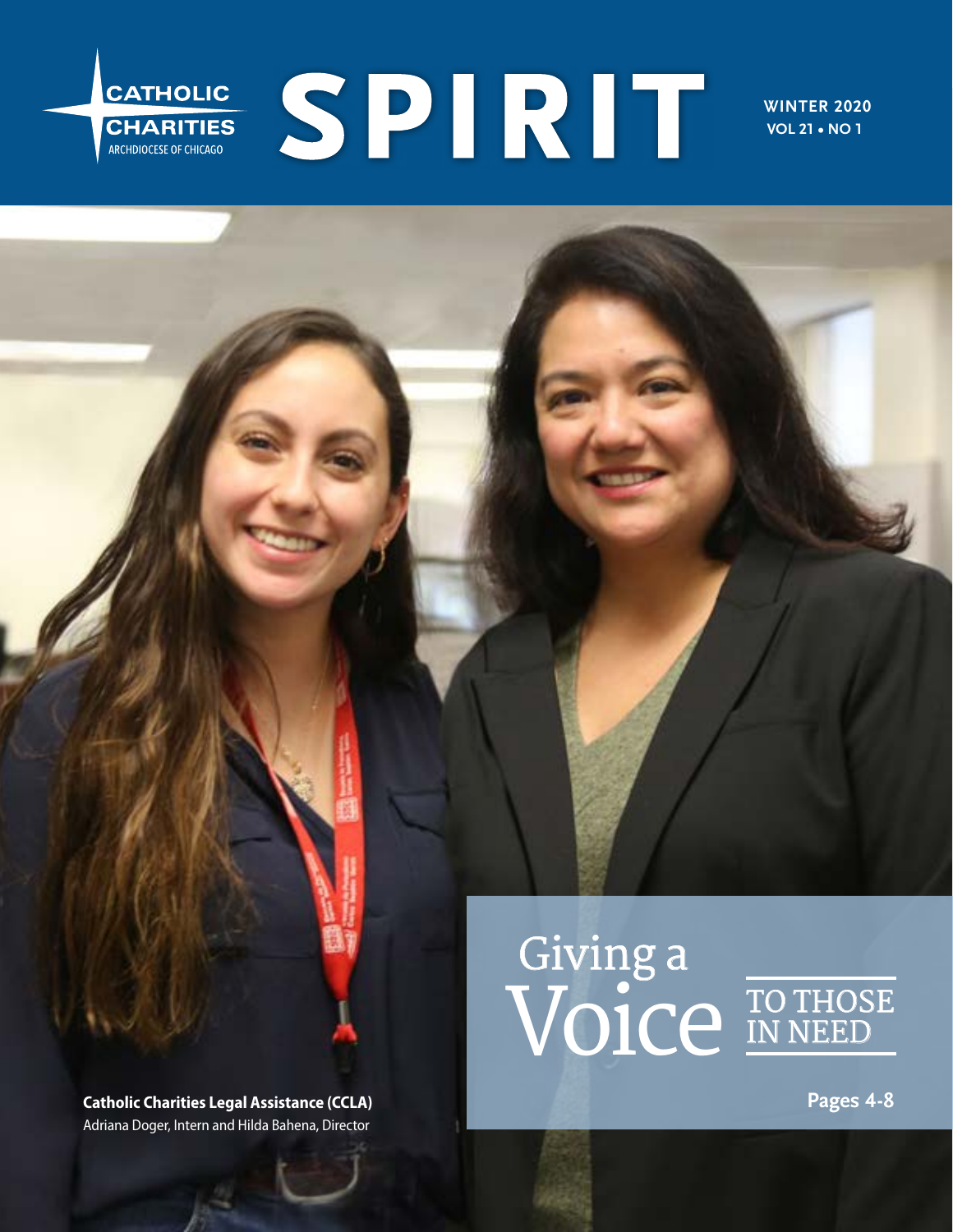#### **WINTER 2020 VOL 21 • NO 1**

# **CONTENTS**

#### **COVER STORY**

# **Giving a Voice TO THOSE IN NEED**



#### **3** Kathleen A. Donahue-Coia **Kathleen A. Donahue-Coia** *The Two Feet of Love in Action Charitable Work and Social Justice*

**14 Essay** *Gail's Journey*



**Parish Profile** *Our Lady of Perpetual Help — Glenview*

**"We all respond to our peers. There needs to be trust and some sense of shared experience…So, it is important to hire from the community you are serving…Our clients are the best authors of their experiences and their progress."** 

#### **Laura Kuever**

*– Associate Vice President of Community, Youth, and Family Services, commenting on Encompassing Center staff and community outreach.*

- **14 Events**
- **16 Foundation, Corporate, and Government Partnerships**
- **17 Board Relations and Mission Engagement**

# SPIRIT **MAGAZINE**

**WRITER Mindy McFadden Walch PHOTOS** Catholic Charities Communications Department **DESIGN Kathy Gabriel**

© Catholic Charities 2020 *Spirit Magazine is published by Catholic Charities of the Archdiocese of Chicago for its friends, clients, and benefactors.*

**Phone (312) 655-7010 communications@catholiccharities.net** Postage paid in Chicago, IL 60654 Postmaster Send change of address to: Spirit Magazine, 721 N. LaSalle Street, Chicago, Illinois 60654



# **www.catholiccharities.net/spirit**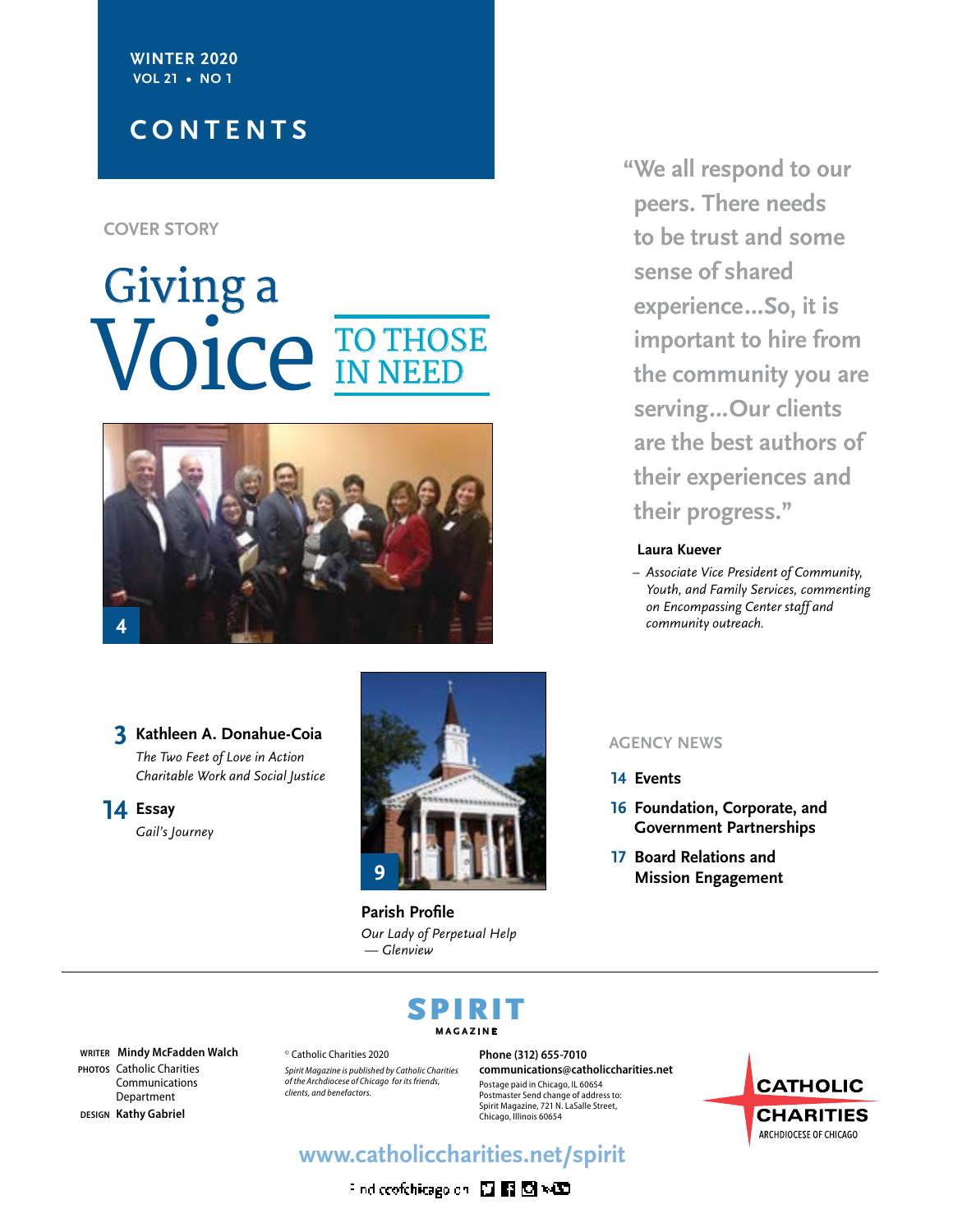# **Kathleen A. Donahue-Coia**

ACTING ADMINISTRATOR, PRESIDENT, AND CEO OF CATHOLIC CHARITIES

# **The Two Feet of Love in Action** *Charitable Work and Social Justice*

#### **Happy New Year!**

 $\bigwedge$  t the heart of Christian teaching<br>is the idea that we are all caretakers of God's creation, and we are all responsible for one another. The dual imperatives of charitable works and social justice represent the "Two Feet of Love in Action," according to the United States Conference of Catholic Bishops, and must guide us as we continually pursue the common good.

In Catholic Charities' role as social service provider, we address a vast array of material and emotional needs by feeding, clothing, housing, counseling, and rehabilitating. Equally important to the health and well-being of those around us is Catholic Charities' role in speaking out for public policies that preserve and uplift human life and human dignity, informing people about their rights under the law, educating government officials about the impact of their policy decisions and budgets, and ensuring that all of our brothers and sisters are being heard and treated fairly. We serve and speak on behalf of the poor and vulnerable so that no one is abandoned or forgotten.

In this issue of Spirit Magazine, we look at how Catholic Charities operates on a broad level in the public policy arena, and in individual cases to give a voice to our clients and their needs. We introduce you to the Government



**"We are called to be prudent stewards of our resources and gifts, and to continually pursue the common good, doing our part each day to bring the Kingdom of God a little closer to one another."** 

Relations Department, which coordinates our federal, state, and local efforts to share our work, and explore two program areas

where helping others advocate for themselves plays a distinctive role.

Catholic Charities Legal Assistance Program for instance, provides assistance to lowincome individuals who would otherwise not be able to afford legal representation. And as of fall 2019, Catholic Charities began providing mental health services through the Encompassing Center, a mental and behavioral health service center made possible through community advocacy and financial support.

Our Parish Profile takes you to Glenview where we learn about the incredible work of Our Lady of Perpetual Help Catholic Parish. OLPH has fully embraced the idea of Christian stewardship and has developed more than 50 ministries that give parishioners many opportunities to live out the Gospel in their everyday lives.

Catholic Charities is committed to lifting up the voices of the poor and vulnerable. We take seriously our responsibility to work for a more just society, while meeting clients immediate challenges.

Charitable works and social justice are the "Two Feet of Love in Action." May we walk together in delivering more of both.

Sincerely,

La Blogiet working of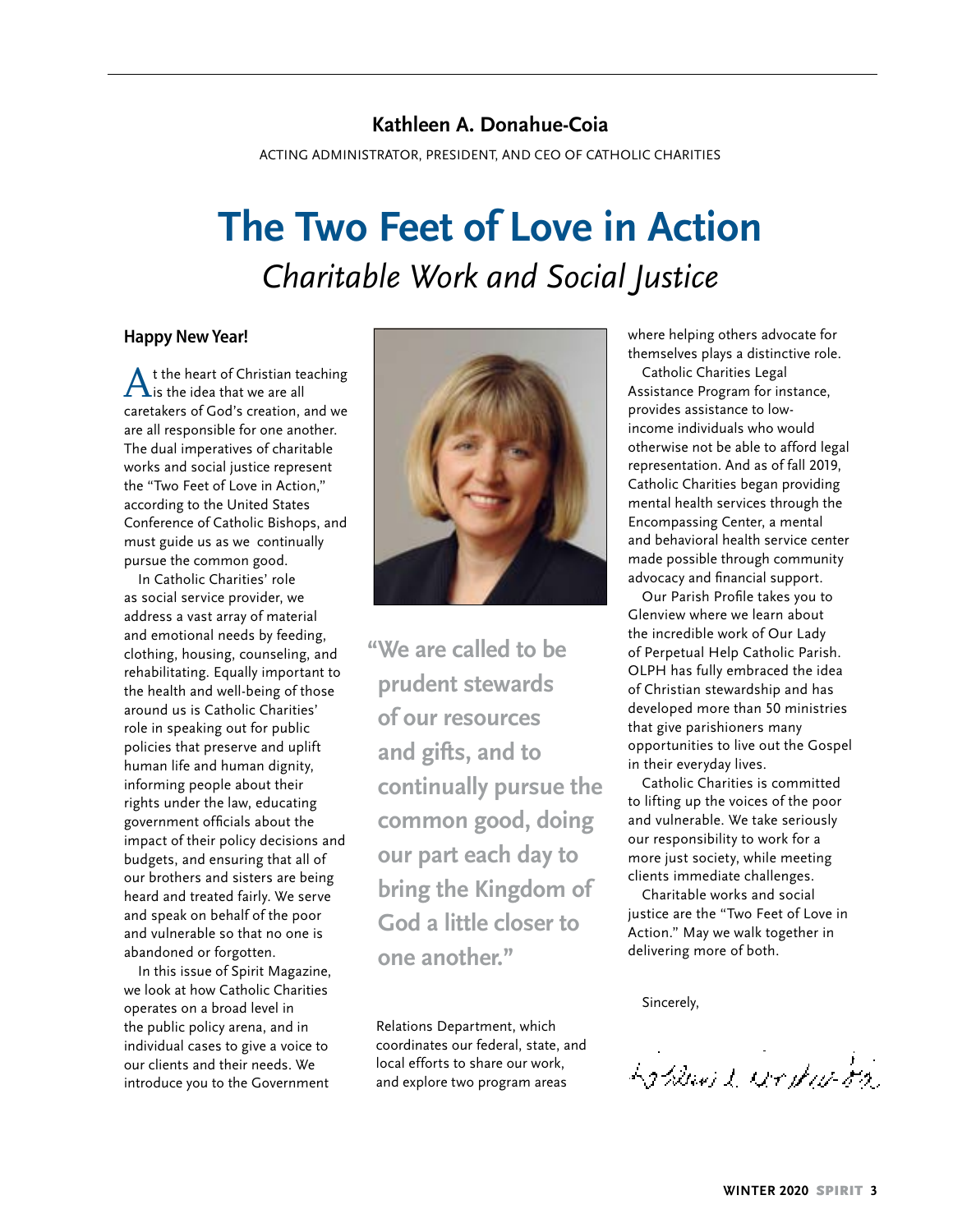# **Giving a Voice TO THOSE IN NEED**



I atholic Charities fulfills its mission of charity by providing compassionate and professional services to anyone in need, but just as important, it is the voice for those who have no voice – the vulnerable and those without access to power.

This issue looks at Catholic Charities programs and initiatives that help us empower the less fortunate in society.

#### **Three Ways We Give a Voice to Clients:**

**n** The Office of Government Relations Furthers the mission of the agency by working collaboratively with stakeholders to

improve the lives of those we serve through advocacy and program sustainability.

*See story on page 5*

**n** Catholic Charities Legal Assistance (CCLA) Provides a wide range of legal services to low-income individuals who otherwise could not afford an attorney.

*See story on page 6*

#### **n** Mental Health Services

Reduces health inequities by strengthening collaboration among healthcare delivery systems and community-based service sectors to improve health.

*See story on page 8*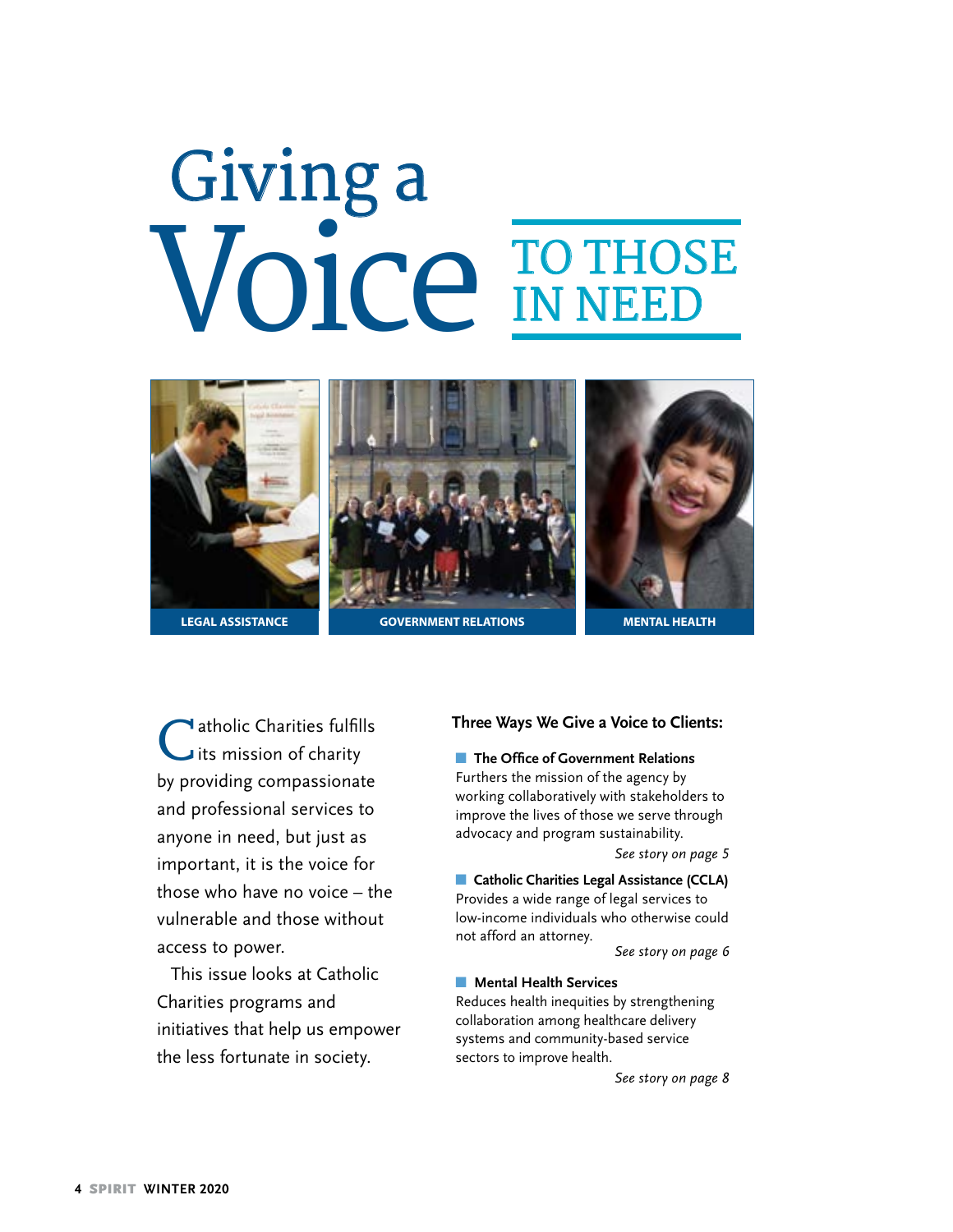# **Government Relations** *Lift Up Voices and Share Expertise*

I of Jesus (Mt 22:36-40), love of God **T** nspired by the Great Commandment and love of neighbor have driven the Church's long tradition of caring for and speaking out on behalf of the poor and vulnerable. Not only are we called to feed the hungry, shelter the homeless, welcome the stranger, and comfort the afflicted, but also to champion for public policies that challenge social structures that contribute to suffering and injustice.

Catholic Charities of the Archdiocese of Chicago is honored to be a part of these efforts. We work closely with Catholic Charities USA and the United States Conference of Catholic Bishops at the national level, and the Catholic Conference of Illinois at the state level to promote policies that enhance the common good and preserve human life and human dignity.

Our 100 + year history and role as the largest provider of professional social work services in the area gives Catholic Charities a unique expertise in terms of evaluating public policy proposals and funding for human services. Every day we see how laws and regulations can have a positive or negative effect on those we serve. Public policies can bring unintended consequences that instead of achieving original objectives, actually cause great harm at the implementation level. For example, while Catholic Charities wholly supports a living wage for all workers, raising the minimum wage without simultaneously incorporating the increase into city and state service reimbursements forces many nonprofits to struggle with increased program deficits. This has become a very real challenge for non-profit service providers who often operate with little to no financial cushion.

When Illinois required participants in the Child Care Assistance Program to undergo income eligibility redetermination every six months, families cycled in and out of services as wages fluctuated over the year.

Intentional engagement with lawmakers from service providers helped convince legislators to adjust the eligibility period to a full twelve months, restoring stability for enrolled families. Lawmakers count on agencies like Catholic Charities to share stories of success and failure so they can fully consider the impact of proposed legislation and better identify potential solutions to critical public problems. They also need to hear support and encouragement when they're moving in the right direction from non-profit board members and volunteers as lawmakers are ever mindful of the concerns of their voting constituents.

Today, a growing need for services coupled with a shrinking availability of financial resources create an environment where Catholic Charities must engage more than ever. In addition to residual damage caused by Illinois' two-year budget stalemate, social service providers struggle with the government's alarming and prolonged disinvestment in human services and lagging rate increases that don't meet true costs. Charitable agencies are expected to "pick up the slack," but the gap is too large to be made whole by private dollars. It is our responsibility to help lawmakers (and taxpayers) understand that investment in human services is like a down payment for the future, ultimately leading to thriving families and healthier communities, and that prevention and early intervention services save significant dollars in future budgets.

It is part of our mission to address the root causes of issues. In addition to providing direct services that help families create a better life, this oftentimes means pursing systemic changes that can have a more permanent and far-reaching impact — "Love in Action" demands nothing less.



# **Love In Action What You Can Do**

There are two different, but complementary, ways we can walk the path of love, or caritas, according to resources from the United States Conference of Catholic Bishops. These are the "Two Feet of Love in Action," based on Pope Benedict XVI's reflections in Deus Caritas Est (God is Love) and Caritas in Veritate (Charity in Truth).

#### **SOCIAL JUSTICE**

#### **Remove root causes & improve structures**

- **• Expand access to affordable housing**
- **• Work to improve the educational system**
- **• Support environmental protection laws**
- **• Participate in a living wage campaign**
- **Promote peace**
- **Advocate for international assistance**

#### **CHARITABLE WORKS**

#### **Meet basic needs & aid individuals**

- **Volunteer at homeless shelters**
- **• Tutor children**
- **• Assist women who face a crisis pregnancy**
- **• Participate in a community beautification program**
- **• Donate to food & clothing pantries**
- **Sponsor a refugee family**
- **• Raise money for an overseas development project**

**For more resources visit: www.usccb.org/jphd**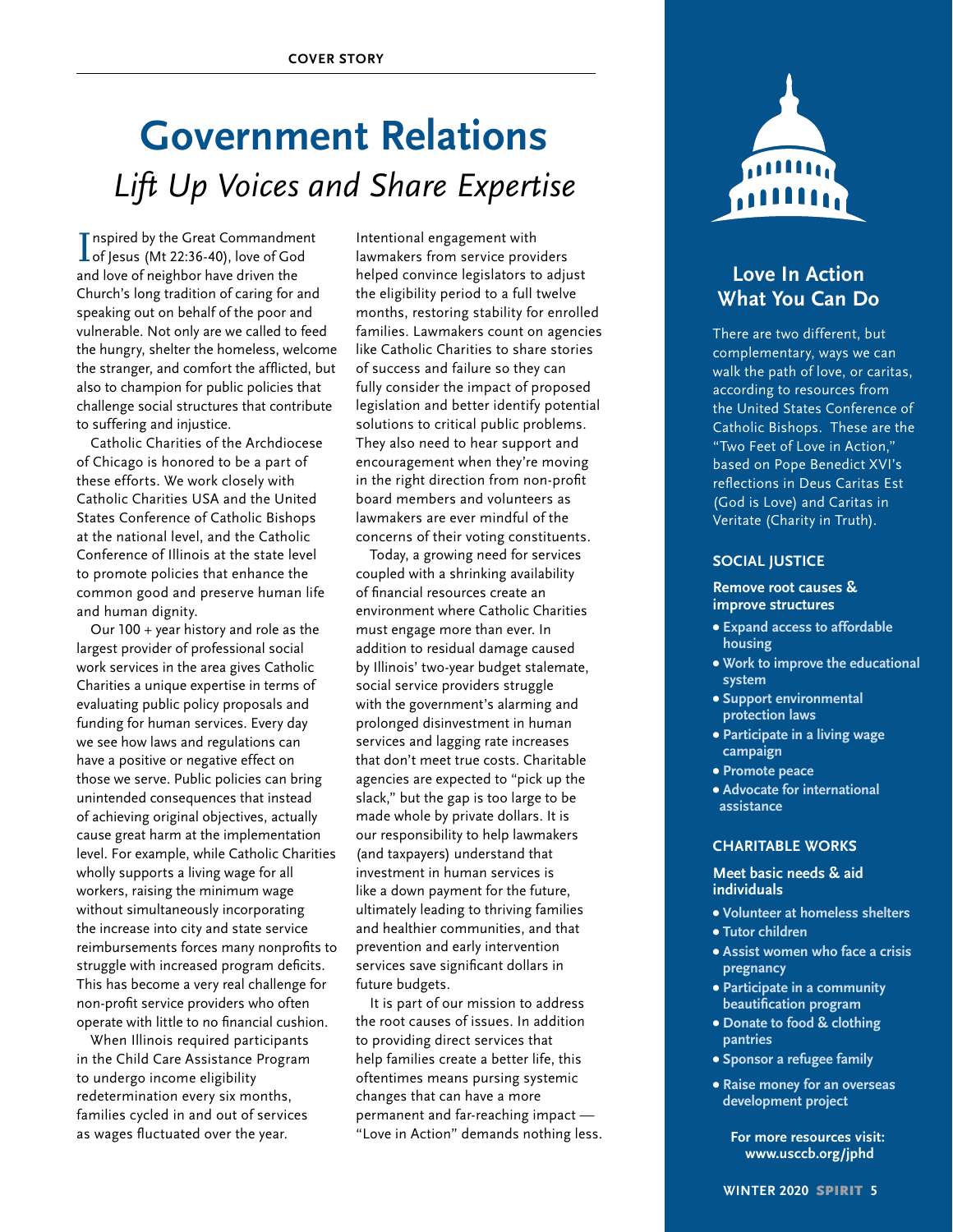# **Catholic Charities Legal Assistance (CCLA) Created by Board Members**

Legal services began at Catholic Charities in 2002 as a wholly volunteer initiative founded by Board Members and lawyers Mary G. Fitzpatrick and Jeanne S. Casey when case managers and social workers were encountering more and more clients with pressing legal needs. In 2005, CCLA officially opened its doors for the first time, initially providing referrals to legal aid resources until it was able to recruit more volunteer attorneys to provide direct counsel.

Today, Catholic Charities is a comprehensive legal aid department providing in-depth legal advice, representation, and community legal education. The department continues to be supported by a large network of dedicated pro bono attorneys and volunteers.

#### **SPECIAL SERVICES**

- **• Orders of Protection Orders of Protection for survivors of domestic violence, sexual assault, or stalking.**
- **• Immigrant Survivors Project Legal services to address the barriers faced by immigrant survivors, including immigration status issues and language barriers.**
- **• Senior Project Legal seminars, consultations, and preparation of documents, including advance directives**

**for seniors.**

**• Special Immigrant Juvenile Status Initiative Assistance in establishing custody or guardianship of immigrant children who have been abused, neglected, or abandoned by one or both parents.**

### **FOR MORE INFORMATION (312) 948-6821**

# **Legal Assistance Builds Trust and Empowers Clients**

**By Adriana Doger •** Intern

<sup>1</sup> atholic Charities Legal Assistance (CCLA) program provides legal services to individuals who need a lawyer or want to be walked through the legal processes or options related to a given situation. CCLA also assists individuals who are representing themselves in a legal matter by giving them advice on their rights as well as the steps they need to take related to their legal issue. With a staff of attorneys and non-attorneys who volunteer, CCLA offers their services in English and Spanish, regardless of a person´s religion, ethnicity, or citizen status.

Most CCLA clients have little to no income with which to pay for legal advice and are challenged in understanding the legal system generally, and related to their particular situation, and the need for services is growing. Says CCLA Director Hilda Bahena, "We are seeing an increase in demand for our services because the community trusts our ability to walk with them and assist them in resolving their legal issues. Then word gets around. We have increased every service that we offer, which is fantastic because we are really helping people."

The most common service request that CCLA deals with is direct representation of clients in civil litigation cases like family, housing and consumer law. "We also know from studies that this is the most impactful service we can provide because of the high level of expertise it requires and the significant cost of legal representation. Direct representation doesn't just mean in court. It's also administrative hearings and negotiations—all of which is timeconsuming. We increased our direct

representation this past year by 30%.

The growth of CCL means looking beyond at Catholic Charities' administrative office to other centers. "This year we are launching CCLA services in three additional geographies: Lake County, the Westside of Chicago and at the Peace Center (an afterschool and violence prevention program), as well as expanding services to victims of domestic violence.

CCLA makes sure clients have a partner by their side who will help voice their concerns and be able to advocate on their behalf to ensure they receive justice under the law.

Volunteers are critical to this work and more are needed. The training for volunteer attorneys includes continual legal education credit, which means that the Supreme Court has approved the particular courses. Adds Hilda, "We also educate our volunteers in empowerment-based legal practice, an approach created by a social worker colleague and myself that focuses on using legal services to empower clients." This gives legal pro bono representation options to clients whenever possible so that they decide which path best fits their needs, putting them in control of a process that could make them feel trapped or powerless.

#### ABOUT ADRIANA DOGER

*I´m a student and legal assistance volunteer in the CCLA, which is very fulfilling, because I'm learning a lot from the director Hilda and the supervisor Rosy. We are very dedicated to our clients. We advocate for every client's legal issue and we make sure to do our best to keep clients confidence in us. The help we provide impacts our clients' housing, family stability, safety, and their ability to protect and take care of their children.*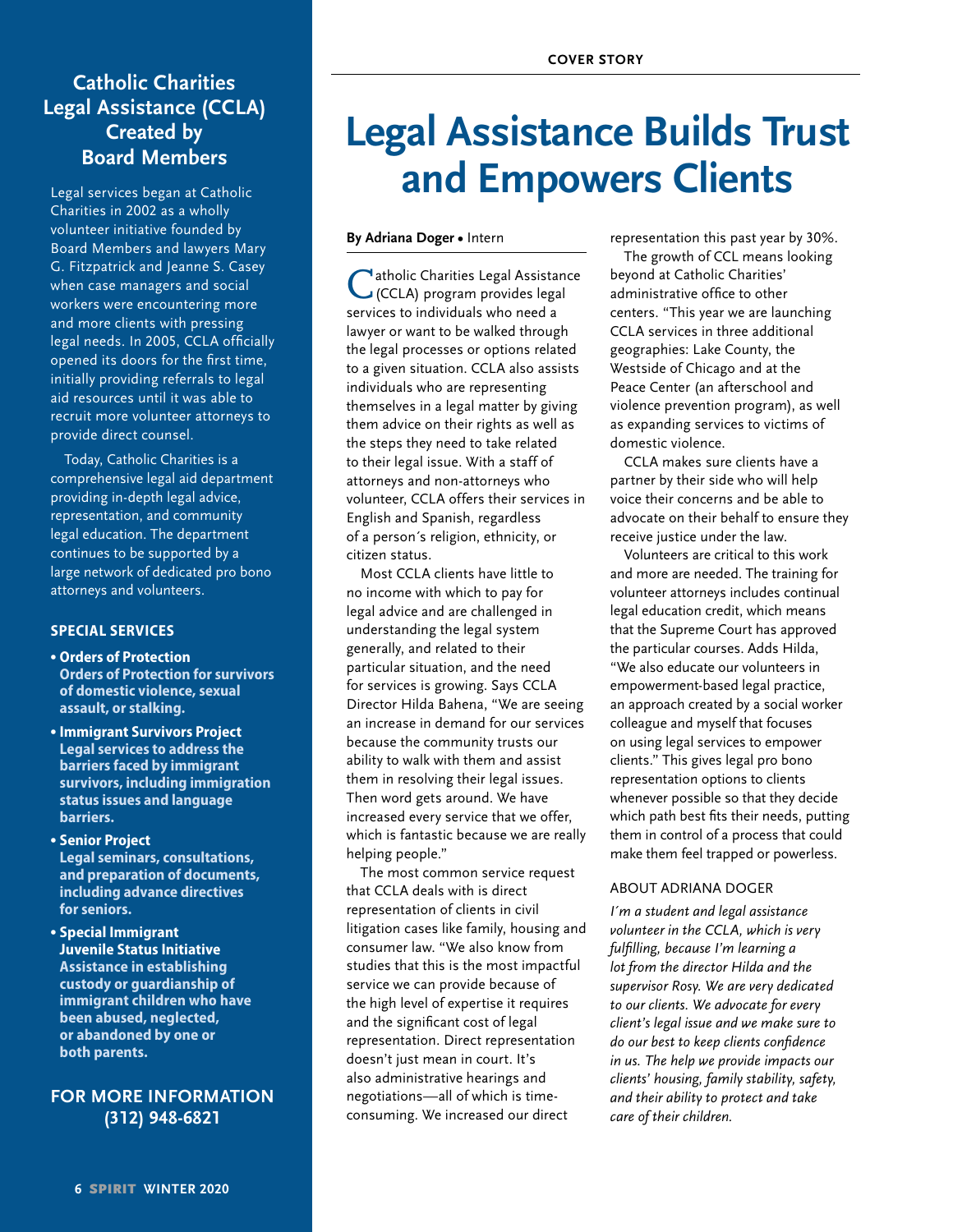

# **CATHOLIC CHARITIES** ARCHDIOCESE OF CHICAGO

# **There is so much waiting for you with Catholic Charities Senior Services!**

Catholic Charities senior services provides care, enrichment, independence, and opportunities for socializing for our older adults at every life stage.

- ✓ **You'll experience professional, caring staff**
- ✓ **Safe, welI-maintained and bright facilities**
- ✓ **Activities for spirit, mind, and body**

Our services are designed to provide as little or as much support as you need and are customized by client. Choose from:

- **Drop-In Centers In-Home Care**
- **Adult Day Care Rehabilitation**

# **For More Information on Senior Services (312) 655-7470**



# **There's no place like HOME.**

*Help lift families out of poverty and rebuild their lives!*

## **DONATE TODAY!**

**PHONE (312) 948-6087 ONLINE www.catholiccharities.net/donate BY MAIL** *Send your donation in the inclosed envelope.*

**CATHOLIC CHARITIES** ARCHDIOCESE OF CHICAGO

www.catholiccharities.net Find ccofchicago on: [] [] [] To You (11)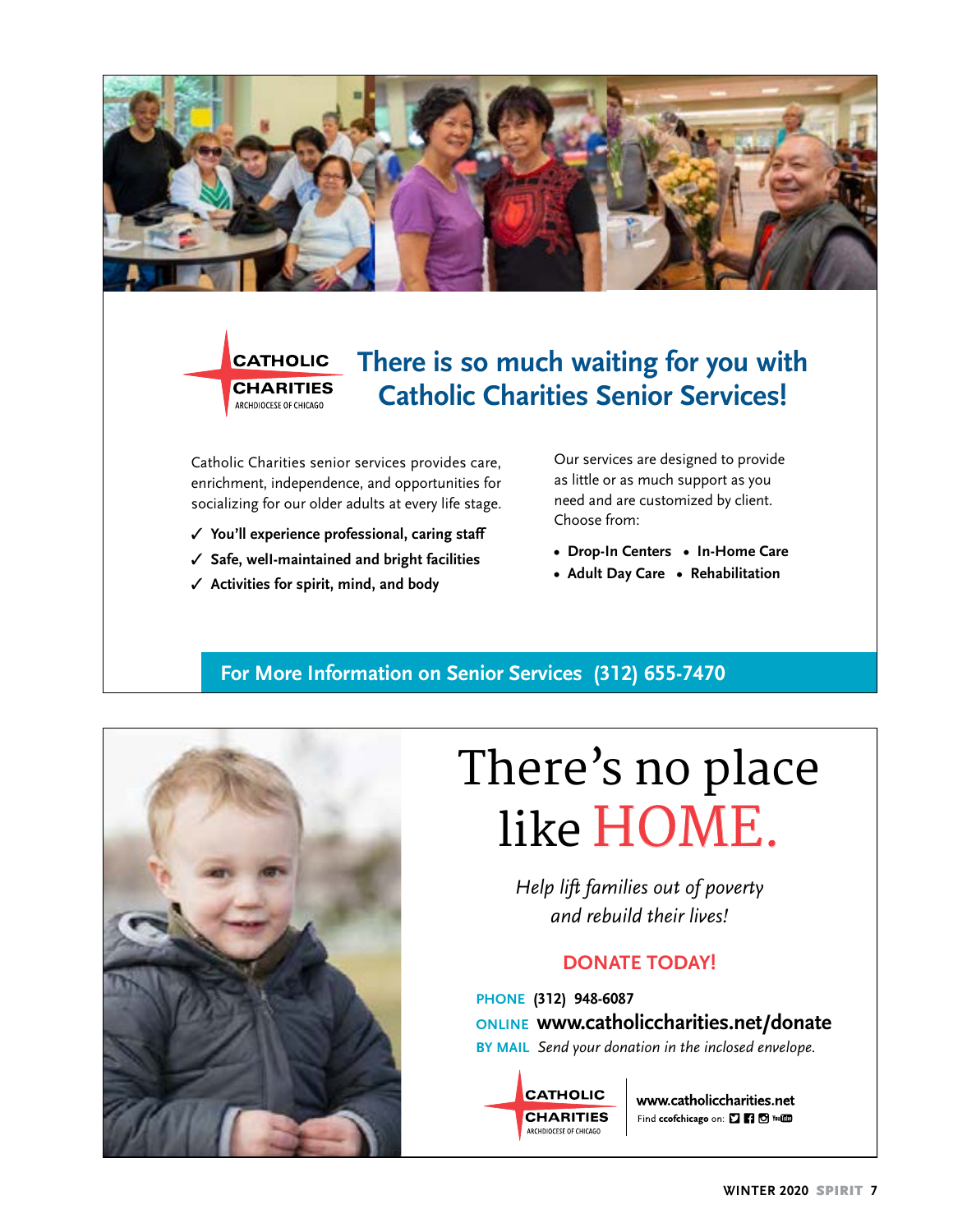# **West Side Expanded Mental Health Center Tailored to the Community It Serves**

#### **An Interview with Laura Kuever**

Associate Vice President of Child, Youth, and Family Services

The Encompassing Center, a new<br>community mental health facility on Chicago's West Side, officially opened its doors on October 15, 2019 with Catholic Charities providing counseling and other mental health services to residents.

We talked with Laura Kuever, Associate Vice President for Child, Youth, and Family Services about the Center and Catholic Charities' role in its development.

#### **How did the Encompassing Center come to be?**

From my understanding, community mental health centers throughout the city were closed and as a result, communities like the ones we serve on the West side were left without enough resources in their communities. The Save our Mental Health Centers Coalition approached some community members with the idea of passing a tax referendum to fund mental health services for their area. That started a 4-year process to get where we are now. So this is clearly an example of neighbors helping neighbors.

Catholic Charities became involved in October 2018 when we responded to the request for proposal for services. We reviewed a needs assessment that was completed on the Westside and conducted our own assessment so we could tailor our proposed program as closely as possible to community needs. In January 2019, we were

informed that we were the selected provider of the services and began the journey of locating a site for the program. In July 2019, the site was found and a build-out began.

#### **There was a particular shortage of services on the West Side, is that right?**

When we first expanded mental health services in Austin there were not many other behavioral health service providers there at the time. Based on the needs assessment that we reviewed and the one that we conducted, the same was true of East and West Garfield, North Lawndale, and the Near Westside.

### **What do you think most people don't understand about mental health, particularly in low-income communities or those that experience high levels of violence?**

That there can be significant amounts of trauma and stress that are then exacerbated by a lack of services. Additionally, people don't often realize that what they are experiencing are mental health symptoms. Because trauma is such a part of their day-today existence, it is hard to know that symptoms are a reaction to trauma and that there are services available that will help improve their life. Or, if they do realize it, then they feel that because they are suffering from mental health symptoms, they are weak or somehow "broken," and this prevents them from getting help. There's still an awful lot of stigma

related to mental health. We're making progress but more needs to be done.

**"There's still an awful lot of stigma related to mental health. We're making progress but more needs to be done. "** 

**Laura Kuever**

### **What did Catholic Charities focus on in our approach to services?**

Our experience is that if mental health services are needed then case management, substance use, and community education services are also very likely needed. We brought that all together in our proposal.

#### **Why are culturally competent services so important?**

We all respond to our peers. There needs to be trust and some sense of shared experience if someone is going to tell you about their life and their challenges and ask for help. So, it is important to hire from the community you are serving and to leverage that culture as part of their healing where you can. Our clients are the best authors of their experiences and their progress.

#### **Encompassing Center**

Serving residents of East and West Garfield, North Lawndale, and the Near West Side. **Monday-Friday, 8:30-4:30 • (773) 638-5703**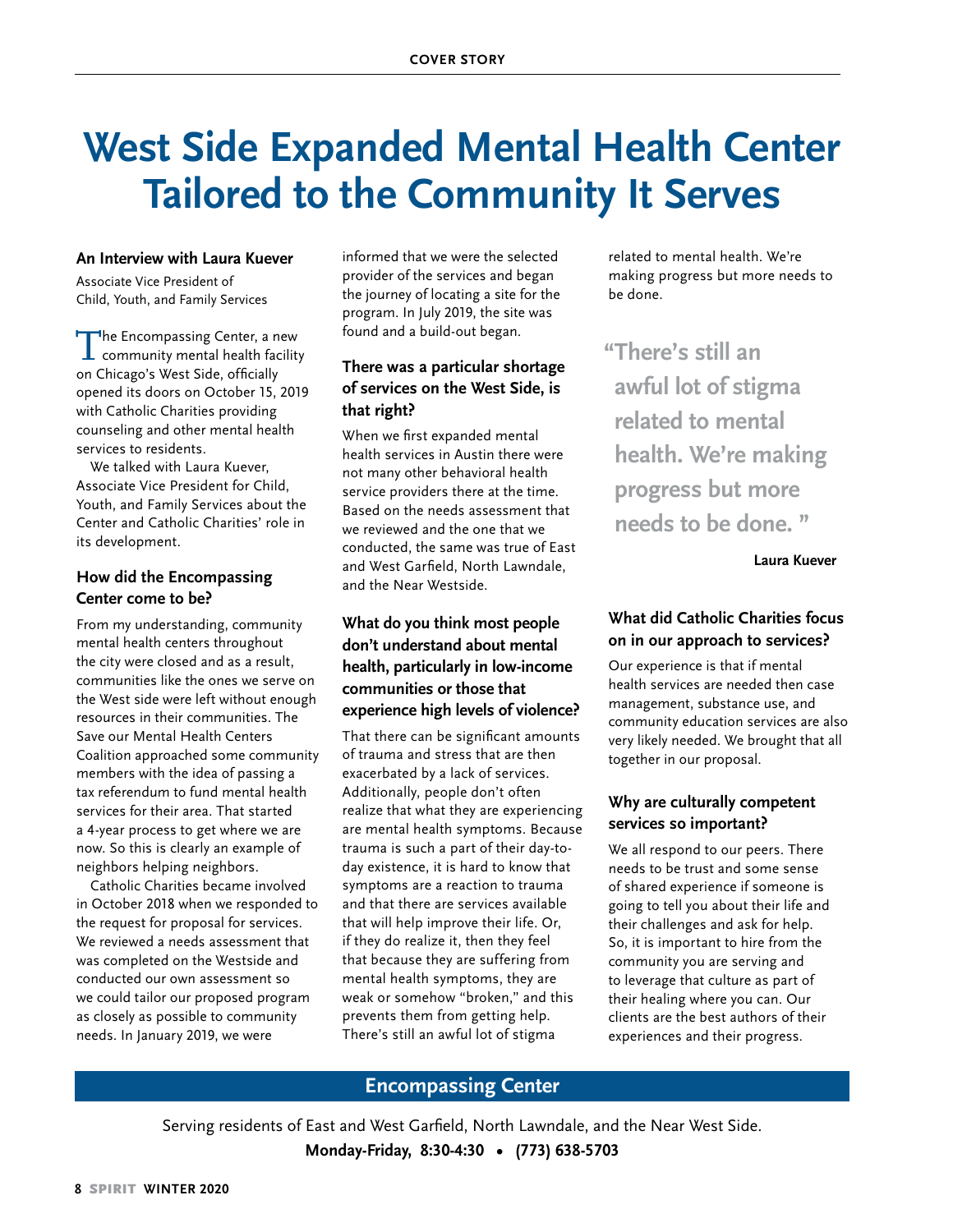**PARISH PROFILE** 

# **Our Lady of Perpetual Help Parish**

**GLENVIEW** 



# **Putting Faith into Action**

For years, Our Lady of Perpetual Help Catholic parish (OLPH) in Glenview has been a steadfast partner with Catholic Charities. "Every year that goes by, the parish gets more invested in serving the poor, and also in working with Catholic Charities," says Adriana Kelly, North Regional Director for Catholic Charities. Serving others is embedded in the parish culture which focuses on each parishioner becoming an engaged disciple, striving to live out the Gospel of Jesus in their everyday lives.

"Matthew 25 is really the heart of the Gospel that inspires our service," explains Sharon Riley, OLPH parishioner and member of Catholic Charities Regional Advisory Board.

With over 50 ministries, OLPH parishioners are definitely "doers" of the Word, demonstrating the love of God in a multitude of ways. "There are many, many hands that work together. We have a beautiful collaboration of our ministries that weaves together an effective response to our neighbors in need," Sharon explains. "It is really about putting love in action."

OLPH's Sharing Ministry, Needy

Family Fund, Women's Guilds, Knights of Columbus, Men's Club, and other ministries provide many opportunities for parishioners to get

**"We like that we can extend the reach of an excellent program that has been proven to lift people out of poverty."** 

#### **Sharon Riley**

involved. "Catholic Charities is often a beneficiary of OLPH's numerous clothing, food, and other drives," says Adriana. "But they also help so many other organizations in the area. Truly the outpouring of parishioner participation is awe-inspiring."

One of the primary ways OLPH supports Catholic Charities is their sponsorship of families in our New Hope Apartments, a rapid rehousing program for homeless

women. "We love partnering with Catholic Charities," explains Sharon. "Families moving from homelessness to self-sufficiency need help in so many different areas. Catholic Charities provides the professional assistance with housing, counseling, job training, and other services. We like that we can extend the reach of an excellent program that has been proven to lift people out of poverty."

Beyond the New Hope Apartments Program, the parish's support can be felt at all levels of the agency. They participate on Catholic Charities' boards and fundraising committees, provide volunteers for programs, stock our food pantries and clothing rooms; plan and serve meals for our Evening Supper Program; sponsor families in our refugee program; and host a Catholic Charities social worker at the parish for closer on-site collaboration.

"We've been grateful for our partnership with Catholic Charities and its growth over many years," explains Fr. Jerry Boland, Pastor of OLPH. "The stronger the partnership between Catholic Charities and the parishes, the more effective we can be in meeting the many needs in the community."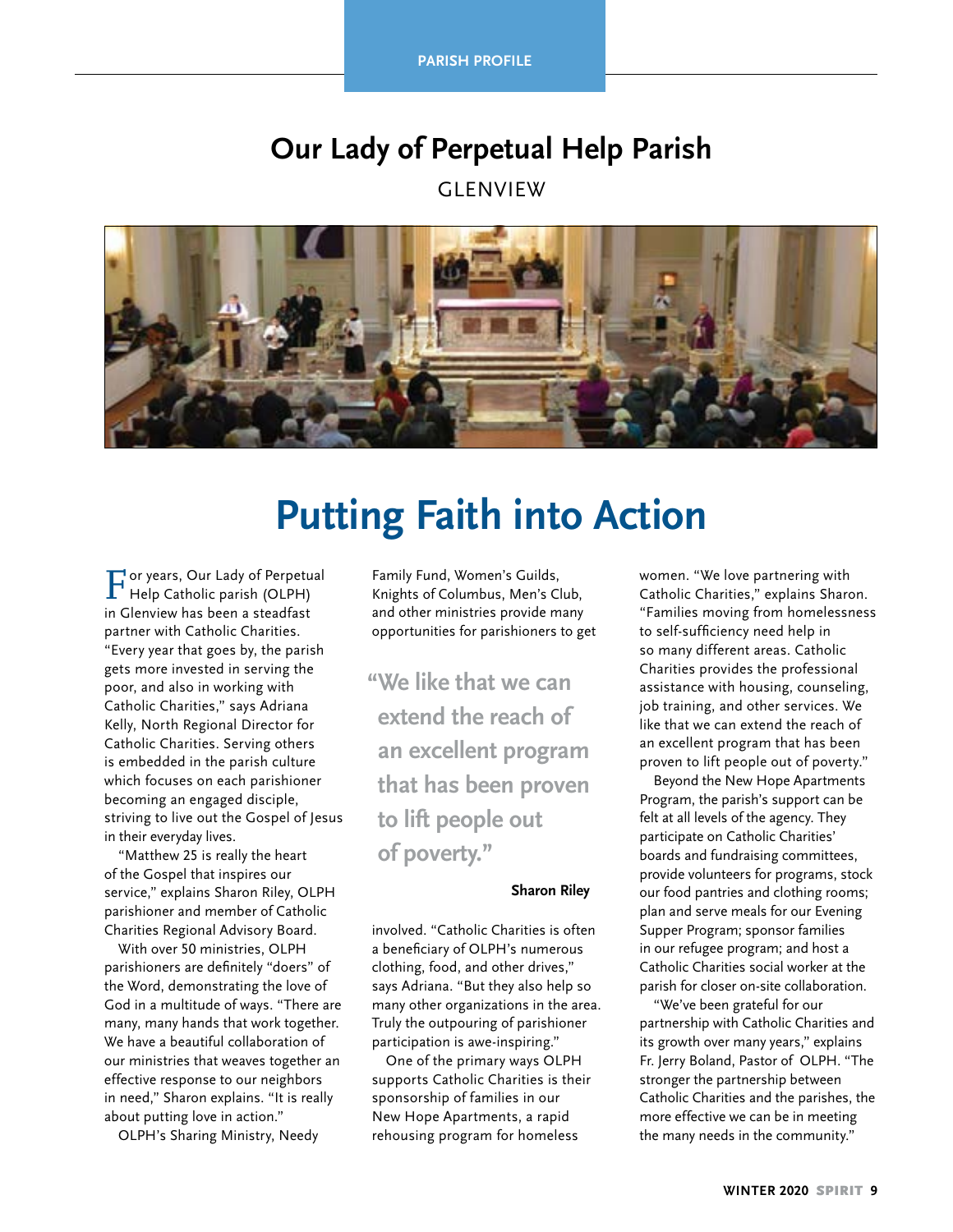#### **EVENTS AND VOLUNTEERS**















- **1 d'Vine Affair**
	- Silvia Perez, FOX 32 anchor and Joe Glunz Jr., d'Vine Affair Chair, promote the event.
- **2 Tuesday Night Suppers** Volunteers for the weekly Tuesday night dinner.
- **3 Ayudando Nuestras Familias**  Sister Joellen Tomas and Bishop Placido Rodriguez
- **4 Gibson's New Year's Event** Elegant young guests at the New Year's celebration at Gibson's Steakhouse.
- **5 Thanksgiving Day Supper** Family volunteers at Catholic Charities Thanksgiving Day Supper.
- **6 Harvest of Hope** *Heart of Charity Award* presented to Phil Andrew (second from left) by Rev. Patrick McGrath (center).
- **7 Spirit of Saint Nicholas Ball** A young couple enjoy the evening on the dance floor.
- **8 Spirit of Saint Nicholas Ball** (left to right) Acting President, Kathy Donahue, Cardinal Cupich, Liz & Marge Livingston, event Chaircouple Jerry & Judy Castellini.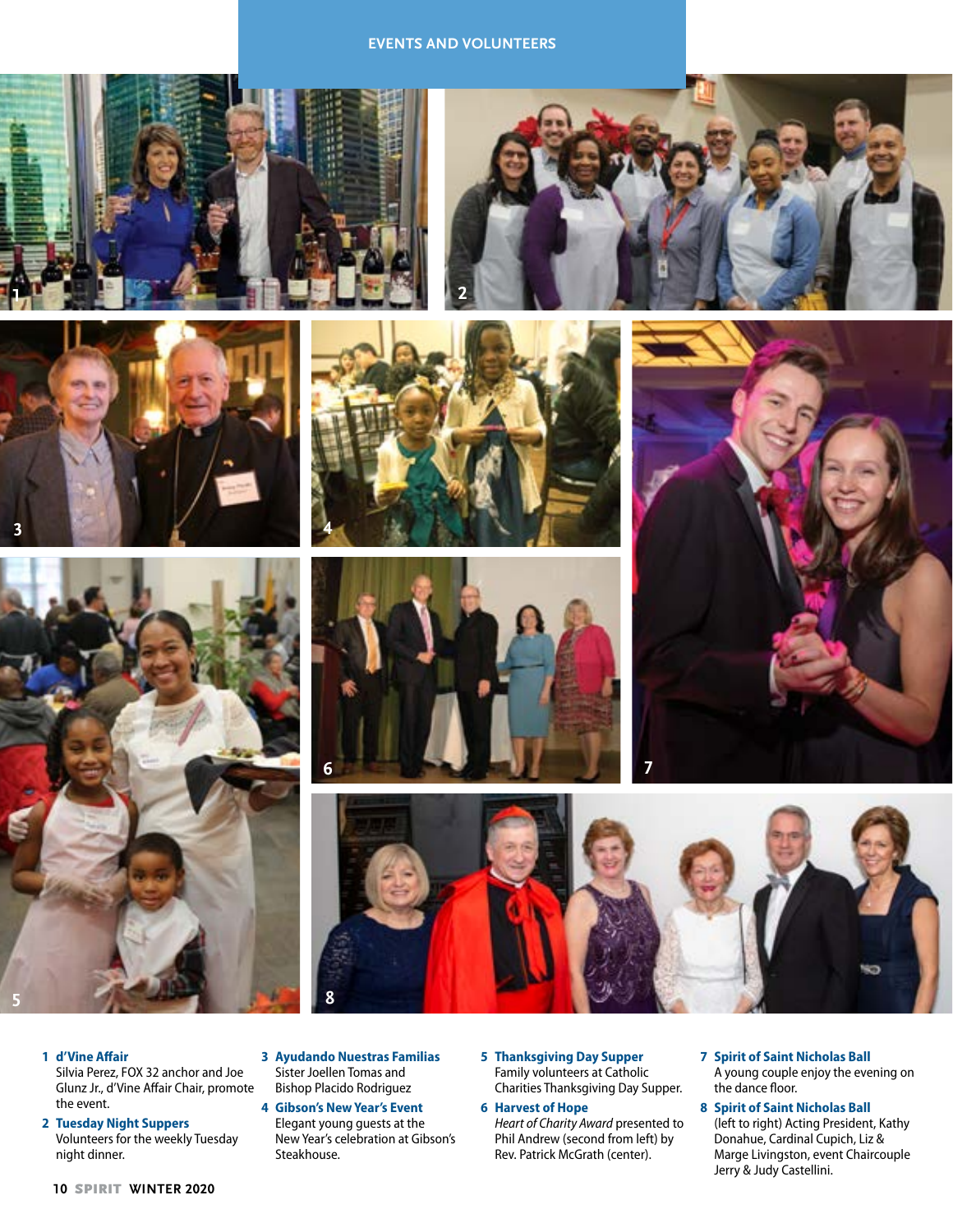#### SATURDAY • FEBRUARY 22

#### **Compassion In Action Dinner**

Join us for the 16th annual Compassion in Action Dinner at Idlewild Country Club in Flossmoor. The event benefits Catholic Charities programs in the South Region and includes the presentation of awards, a silent auction, and raffle prizes.

#### THURSDAY • MARCH 12

#### **St. Patrick's Day Celebration**

Celebrate St. Paddy at the legendary FitzGerald's Night Club in Berwyn. Proceeds support Catholic Charities New Hope Housing Program in the West Region. The event features great Irish entertainment by the McNulty Irish Dancers, the Shannon Rovers, and members of the Irish Musicians Association-Chicago. Highlights include a fantastic grand raffle prizes and a terrific silent auction.

#### SATURDAY • MARCH 21

### **Helping Hands Dinner & Silent Auction**

The Helping Hands Dinner and Auction is on Saturday, March 21 at the Silver Lake Country Club in Orland Park. More than 250 guests are expected to attend this annual event in support of Catholic Charities programs in the Southwest Region. Highlights include the presentation of awards, a silent auction, and raffle prizes.

#### SATURDAY • APRIL 18

#### **Hearts for Hope Dinner & Auction**

The 31st Annual Hearts for Hope Dinner & Auction is on Saturday, April 18 at The Cotillion in Palatine. More than 300 guests are expected to attend. Enjoy music by 7th Heaven, a silent and live auction, and recognition awards for members of the community. Proceeds support the wide range of services provided by Catholic Charities in the Northwest Suburbs.

#### THURSDAY • APRIL 23

#### **Legal Lifelines Cocktail Reception**

The Legal Lifelines Cocktail Reception will be held on Thursday, April 23 at the Union League Club of Chicago. More than 200 guests are expected to attend this annual event in support of the Catholic Charities Legal Assistance Program.

#### THURSDAY • APRIL 23

#### **Art of Caring**

The Women's Board of Lake County Services 31st Annual Art of Caring event will be held on Saturday, April 23, at the elegant and historic Deer Path Inn in Lake Forest. Enjoy a fabulous reception and dinner, unique live auction, and entertainment. Proceeds benefit programs in Lake County.

#### SUNDAY • APRIL 26

#### **Blossoms of Hope Brunch**

The 30th Annual Blossoms of Hope Brunch, benefiting the Loving Outreach to Survivors of Suicide (LOSS) program, will take place on April 26 at Drury Lane in Oak Brook Terrace. This event features an amazing array of raffle and pick a prize items and the famous Drury Lane Sunday Brunch Buffet.

#### THURSDAY • JUNE 4

### **Diamonds Are Forever Boutique & Luncheon**

The 6th Annual Diamonds Are Forever Boutique & Luncheon will be held at a new venue, the North Shore Country Club in Glenview. Shopping at the boutique and the silent auction begins at 10 a.m., with the luncheon and fashion show at noon, followed by more shopping. Several vendors will be displaying their unique creations for purchase. Catholic Charities will receive a portion of the sales receipts and all proceeds benefit Catholic Charities Programs in the North Suburbs.

# **FOR TICKETS, SPONSORSHIP OPPORTUNITIES, AND MORE INFORMATION CONTACT**

**Denise Samulis (312) 948-6864** • dsamulis@catholiccharities.net  **www.catholiccharities.net/events**









#### **1 COMPASSION IN ACTION**

Dinner at the Southwest Region event benefiting Catholic Charities Southwest Region programs and services.

#### **2 ST. PATRICK'S DAY CELEBRATION**

St. Patrick's Day Celebration at Fitzgerald's, benefiting Catholic Charities New Hope Apartments for homeless women.

#### **3 Legal Lifelines**

Legal Lifelines Cocktail Reception benefits Catholic Charities invaluable legal services to clients.

#### **4 Art of Caring**

The Art of Caring benefits Catholic Charities Lake County services.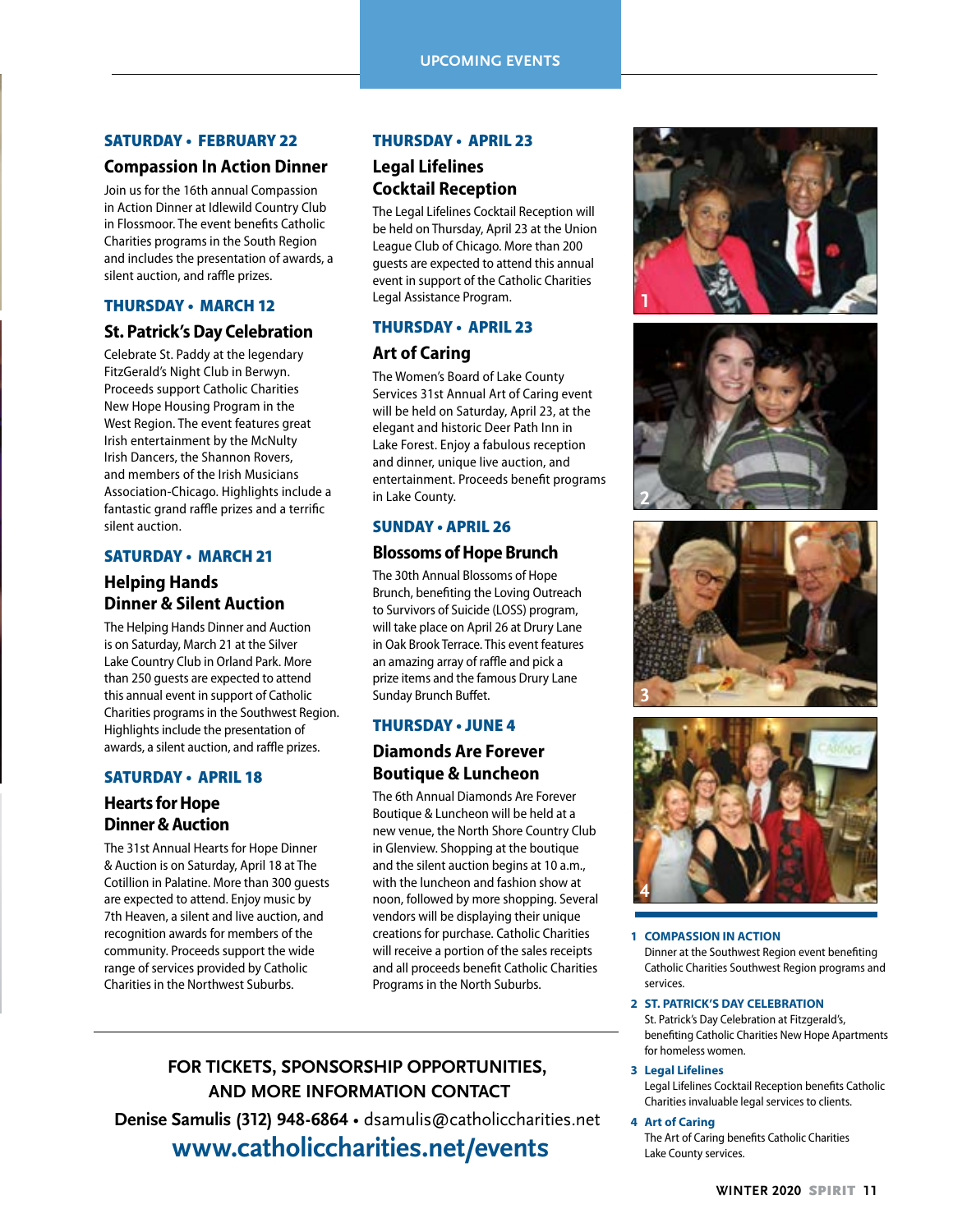# **Barrington Memorial VFW Generosity Supports Veterans Care at St. Leo Residence**

Three members of the<br>Barrington Memorial VFW Post #7706 – current Post Commander Guy Newell, former Post Commander Rich Bowman, and Bill Hannay – paid a visit to the St. Leo Residence for Veterans, 7750 S. Emerald Avenue, in late October. The St. Leo Residence, part of Catholic Charities St. Leo Campus for Veterans, provides housing and supportive services to 141 previously homeless veterans. The St. Leo Residence gives veterans the opportunity to maintain stable, affordable housing while receiving support services and developing further life skills. On-site case managers assist the veterans in addressing challenges and any unmet needs that may impede the veterans from achieving their goals.

The Barrington Memorial team met with Cynthia Steen, Multi-Building Property Manager for the St. Leo Campus; and David Dempsey, Program Director, St. Leo Residence, who answered questions about the St. Leo residents' successes and challenges.

A total of 515 previously homeless veterans have been served by the St. Leo



Residence since it opened in January 2017. Some veterans have been able to reunite with family with whom they had been estranged. Others have maintained steady employment long enough to purchase a car or a home of their own.

Among the challenges for veterans, forty-one percent of the current residents are over age 62, a significant barrier for those hoping to re-enter the job market. In addition, many of the residents face substance use or mental health issues caused or exacerbated by their military experience or their periods of homelessness.

Rich and Bill were not unfamiliar with many of these dynamics. Rich was the Post Commander when Post #7706 began

**A total of 515 previously homeless veterans have been served by the St. Leo Residence since it opened in January 2017.**

its support of the St. Leo Residence shortly after it opened in 2017. The Post has been a steadfast annual donor ever since.

Rich and Bill later took a tour of the residence and remarked on the building's meticulous maintenance

as they expressed their gratitude for the housing and services being provided to their fellow service members at the St. Leo Residence.

Catholic Charities is grateful for the generous support of VFW Post #7706 over the years. It is through their generosity and a host of others' that we are able to care for those who risked and often suffered so much in the name of our freedom.

*The Barrington Memorial VFW Post #7706 was chartered in June, 1946, and currently has 77 members. Their mission is to support veteran programming, and provide service to the Barrington community.* 

**PHOTO** Barrington Memorial VFW members outside St. Leo's.

**Barrington Memorial VFW Post #7706**

You can learn more about the Post, its members and activities, visit: **www.vfwpost7706.org**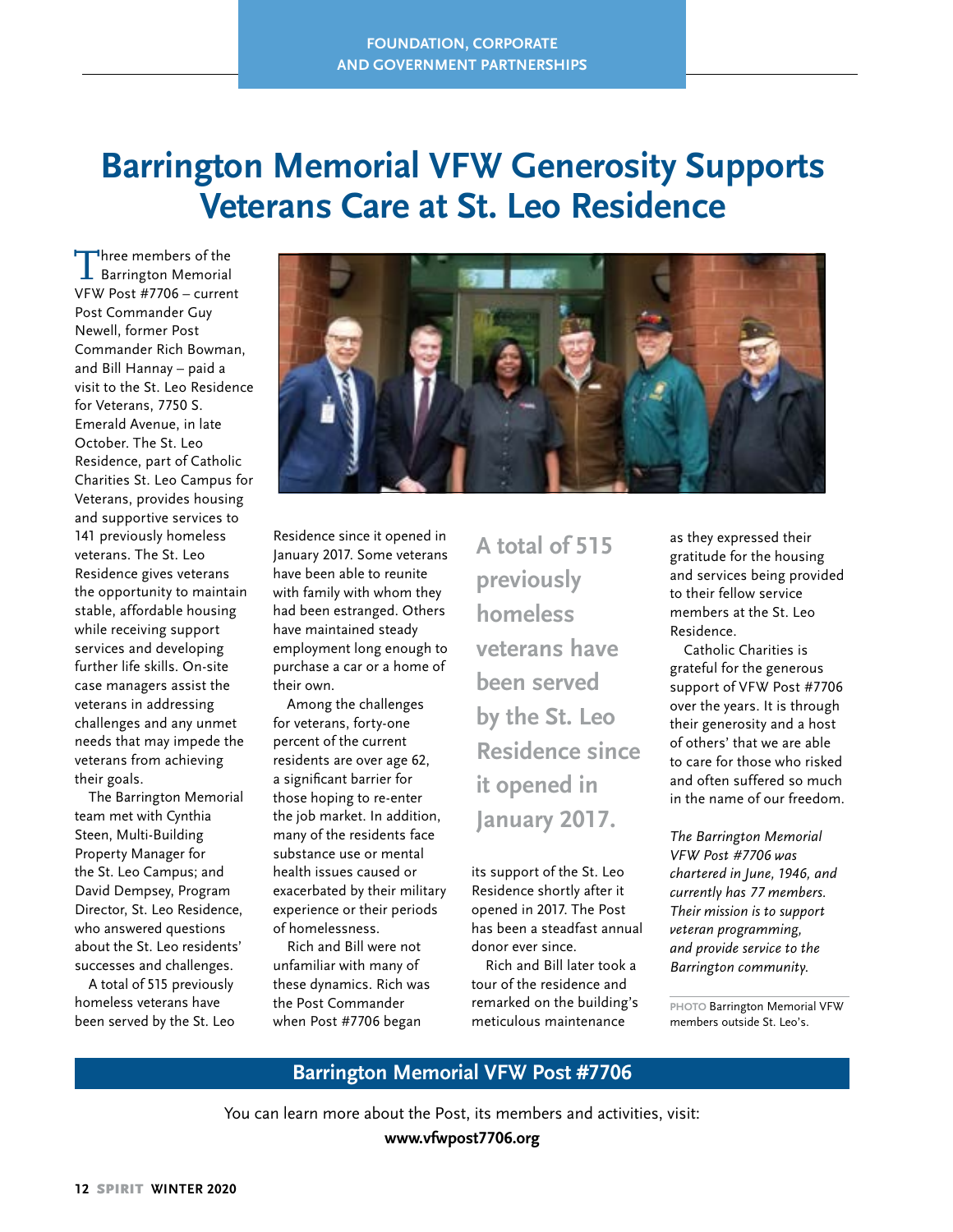

# **Join Us On Ash Wednesday**

In celebration of Ash Wednesday, the Board of Directors and Junior Board cordially invite you to an Ash Wednesday Mass and Evening of Reflection on Wednesday, February 26 at 6 p.m. at the Catholic Charities St. Louise de Marillac Chapel. Rev. Wayne F. Watts and Rev. Gerard Kelly, C.M. will concelebrated the Mass. Music ministers include Maggie Boland, cantor and Peter Thompson, piano. The Mass will be followed by a reception in St. Vincent Hall.

We ask you to please bring men and women's underwear (all sizes) to benefit our Pope Francis Ministries shower program for the homeless.

Please RSVP by Wednesday, February 19, to: boardrelations2@ catholiccharities.net or (312) 655-7931

# **Thank You**

We can't thank our Spirit readers enough for your generosity at the close of 2019. From the St. Nicholas Ball and year-end appeal, to the Celebration of Giving toy drive, you have brought light and help to so many people. You are indispensable to our work and to better lives for our neighbors.

With your help, **499 families**  received gifts and basic necessities during the holiday season.

# **Junior Board Honors Michael L. Monticello**



Michael L. Monticello was given the *Pope Francis Award*  at the Junior Board's Annual Casino Night on February 15. Michael has

been an active and generous member of the Catholic Charities Board of Directors and Junior Board. He helped create the Junior Board in 2002 and has worked to grow it ever since.

 Catholic Charites is blessed to enjoy the support of more than 500 Junior Board members.

## **Mary's Closet**

Among the many areas of Catholic Charities work where the Junior Board makes its mark is Mary's Closet, our professional clothing pantry at 721 N. LaSalle. Once each month, the Junior Board works specifically with refugees to prepare for job interviews and find just the right outfit to help them shine.

Mary's Closet was established in 2011 by Catholic Charities Board Members to enhance clients' selfconfidence and spirits, to provide clients with a choice of professional attire, and to support them in preparing for interviews and life events such as graduations, funerals, and weddings.

#### **FOR VOLUNTEER OPPORTUNITIES**

**Andrew E. McKernin • (312) 655-7557** amckernin@catholiccharities.net

**www.ccofchicagovolunteer.com**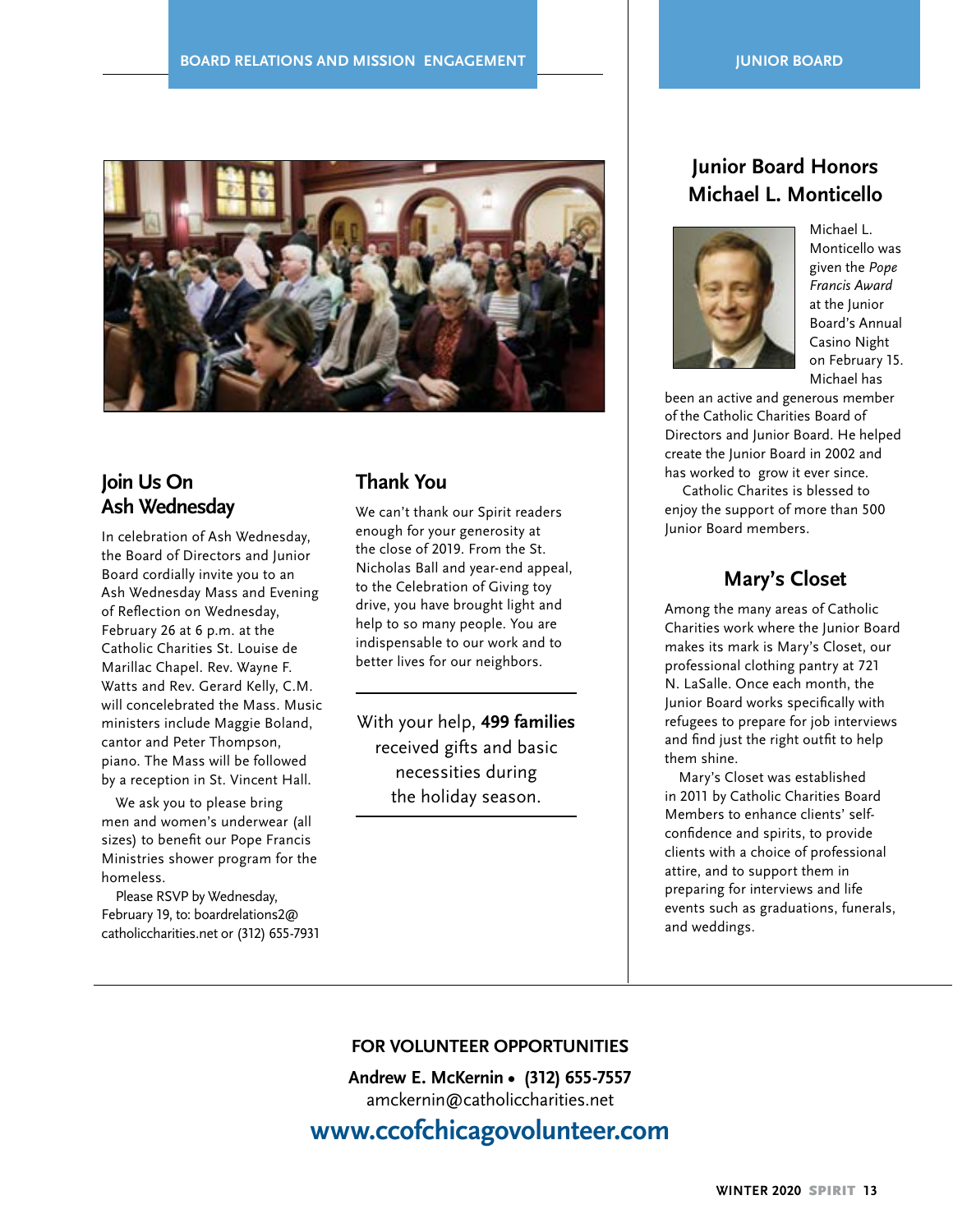# **Catholic Charities Legal Assistance and Support Provides a Refuge From Fear**

My name is Gail and I am the mother of three children; a grown boy and girl, and one teenage girl. I've worked hard all my life and am currently working three jobs. I love to cook and do hair, and I've been a hairdresser since I was 15 years old. Although I've owned my own salons in the past, currently I work for a friend's salon on weekends, work nights at an automotive factory during the week, and provide driving services. I went to culinary school and try to use these skills to bake cakes or cook special meals to earn extra money. **"**

> I first became acquainted with Catholic Charities Legal Assistance (CCLA) a couple of years ago when I was referred to them by the court because I could not afford the legal help I needed to leave an abusive relationship. My partner did not want me to go, but after more than 20 years of abuse, I had decided that it was enough.

Twenty years is a long time, but I had a history, and so did my partner. My mother was in an abusive relationship — not physically abusive, but verbally and emotionally abusive. I thought it was normal to be

treated that way. He also thought it was normal behavior because his father had been verbally and emotionally abusive to his mother. By the time my partner

**"I am so grateful to my CCLA attorneys ... and Catholic Charities for helping me get a permanent order of protection and getting me through the entire process. "**

started being physically abusive, we already had children. It was hard to leave. And a lot of the time he was a good dad. He loves his children, but he didn't realize how much he was hurting them by the way he was treating me.

When I told him he needed to move out, he called the Department of Child and Family Services (DCFS) and the

Department on Aging, claiming that I was abusing him. The investigators were able to see that I was not harming anyone and in fact was being abused. The investigators advised me to get an emergency order of protection, which I did right away, and received police assistance to remove him from our home.

But removing him from our home was only the first step. I am so grateful to my CCLA attorneys, Adela (CCLA Legal Program Director) and Melanie (CCLA Staff Attorney), and Catholic Charities for helping me get a permanent order of protection. I was so scared to face my parter in court, I would be shaking every time. But, having a CCLA attorney by my side made a difference; I felt supported. I did not have to face my abuser alone because they were with me every step of the way. My CCLA attorneys referred me to counseling and slowly I began to gain my self-confidence back. I am a Christian, so I truly believe that it was God's hand guiding me and bringing me the people I needed to get through it.

When I share my story, I hope that it helps others who are living in fear to know that they are not alone and that help is available.

**"**

### **Catholic Charities Legal Assistance (CCLA)**

721 N. LaSalle Street • Chicago, Illinois **INTAKE (312) 948-6821**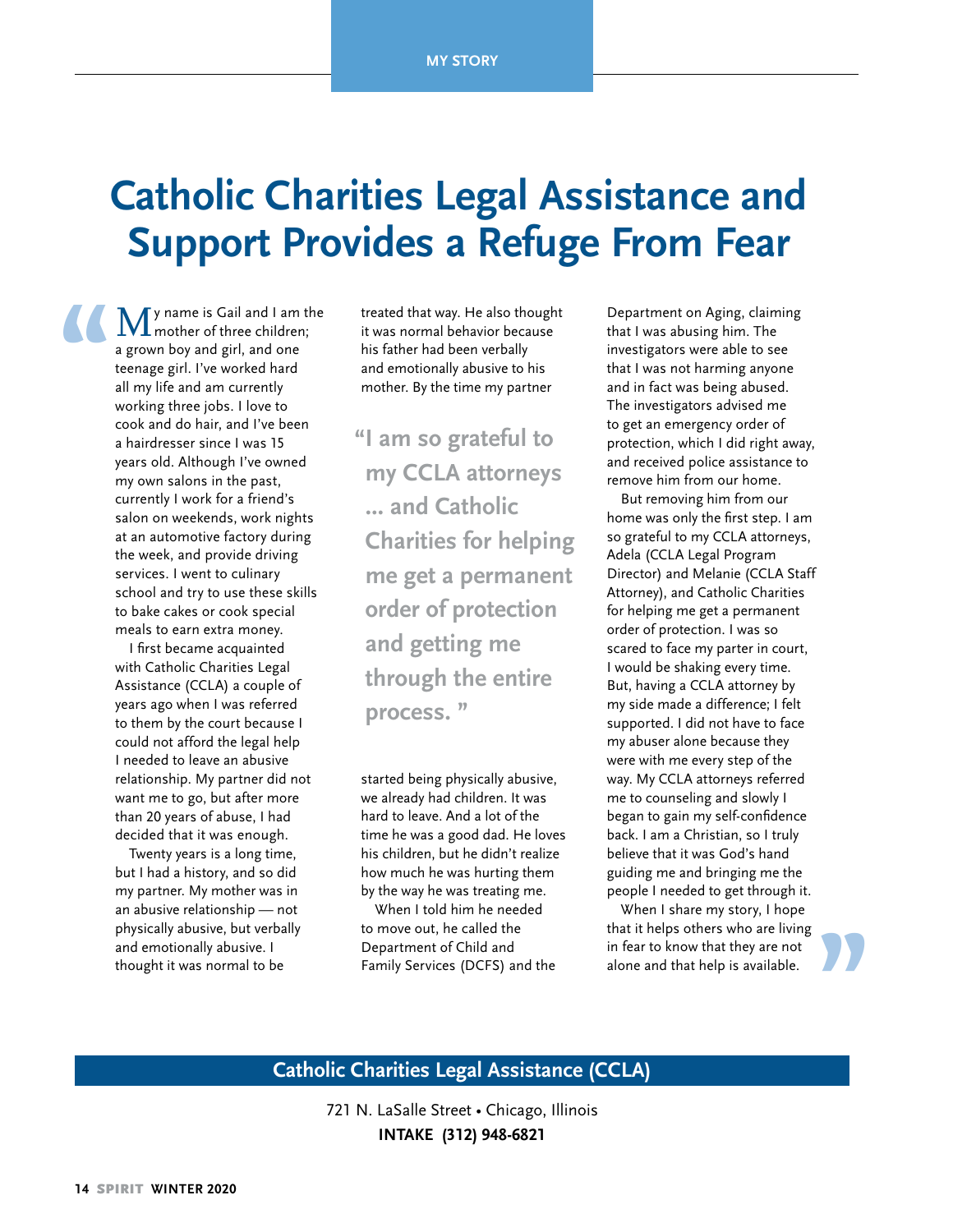# FROM LETTERS FROM SOCIAL MEDIA

These stories were submitted to Catholic Charities through the mail or online.

### **We welcome your submissions, stories, and memories.**

"Shortly after moving to Barrington, I received a call from Catholic Charities of the Archdiocese of Chicago LOSS (Loving Outreach to Survivors of Suicide) program asking if I would be interested in working with recent survivors of a suicide loss. As LOSS was my saving grace in the aftermath of my own dad's death from suicide, I was grateful for the opportunity to give back. It was there I realized the purpose in my own pain. In my own practice, I spend the day walking alongside others as they work to find purpose in their pain. I will forever be grateful that they choose me to walk alongside them."

**JLH**

### **YOUR GENEROSITY**



Thank You for Your Support!

**\$78,838 RAISED**

Your gift will help a person or family in need overcome a crisis and give then the tools they need to rebuild their life.



# **CONTACT US GET IN TOUCH**

# **On the Web**

**FIND US** at **ccofchicago** on **TTP C** Young



**EMAIL** communications@catholiccharities.net

**MAIL** Catholic Charities c/o Spirit Magazine 721 N. LaSalle Street, Chicago IL 60654

# **VISIT US** at **www.catholiccharities.net/spirit**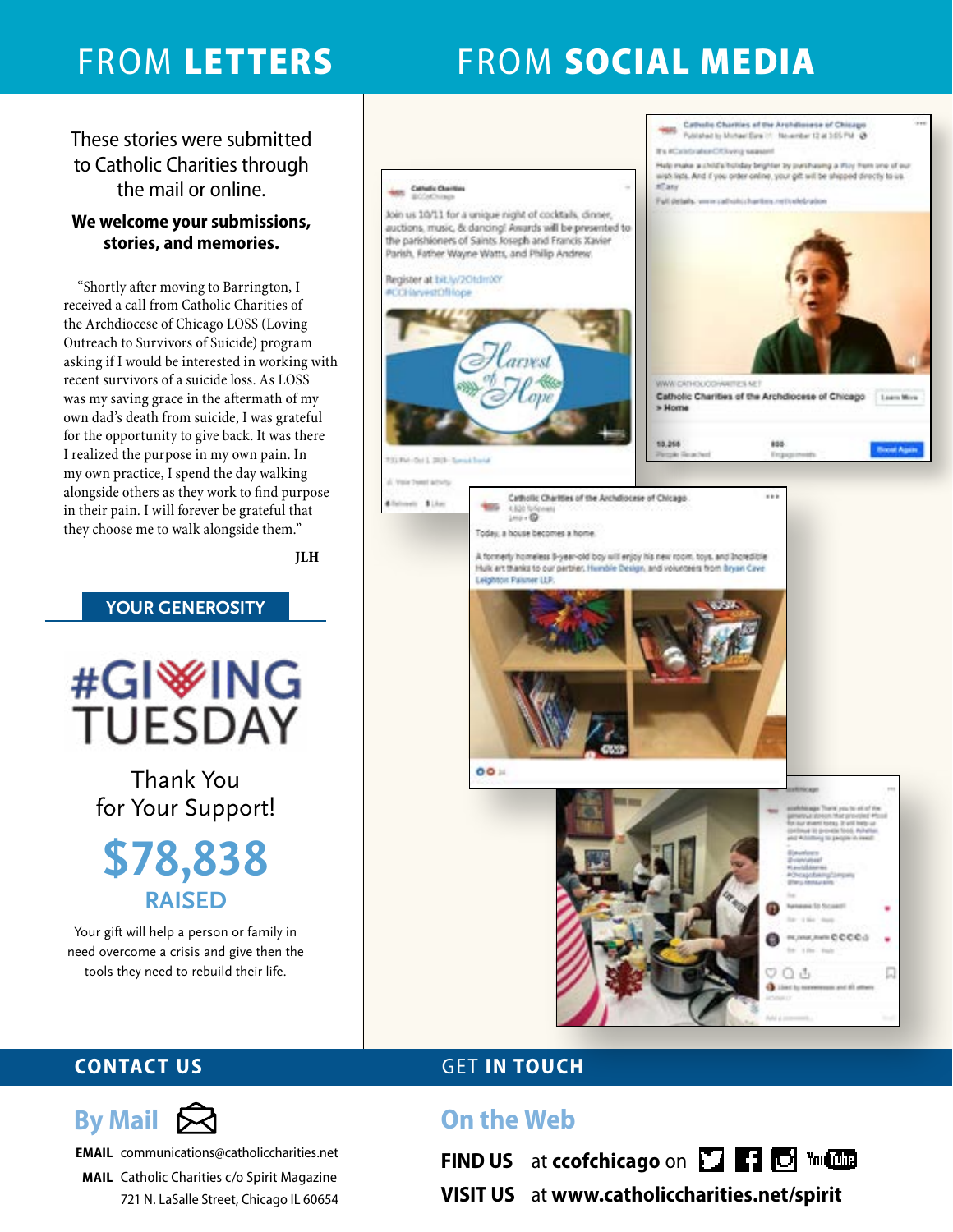

**CHARITIES** ARCHDIOCESE OF CHICAGO

Catholic Charities of the Archdiocese of Chicago 721 North LaSalle Street Chicago, Illinois 60654





What does home mean to you?

Scan the QR code and see what it means to us.

# **2020 UPCOMING EVENTS CALENDAR**

# **Saturday March 21**



DINNER AND AUCTION

Benefiting Catholic Charities Programs in the Southwest Region

**Silver Lake Country Club Orland Park**

# **FEBRUARY**

#### **COMPASSION IN ACTION DINNER**

Saturday, February 22 Idlewild Country Club Flossmoor (708) 333-8379

### **MARCH**

#### **ST. PATRICK'S DAY CELEBRATION**

Thursday, March 12 FitzGerald's, Berwyn (708) 329-4022

**HELPING HANDS DINNER & AUCTION** Saturday, March 21 Silver Lake Country Club Orland Park (708) 430-0428

# **APRIL**

### **HOLY FAMILY VILLA DINNER**

Sunday, April 5 Gaelic Park, Oak Forest (630) 257-2291

#### **HEARTS FOR HOPE DINNER & AUCTION** Saturday, April 18 The Cotillion, Palatine (847) 376-2118

#### **LEGAL LIFELINES COCKTAIL RECEPTION** Thursday, April 23 Union League Club of Chicago (312) 655-7290

**ART OF CARING** Saturday, April 25 The Deer Path Inn

Lake Forest (847) 782-4115

Non-Profit Org. U.S. Postage PAID Chicago, IL Permit No. 7018

#### **BLOSSOMS OF HOPE BRUNCH**

Sunday, April 26 Drury Lane Oakbrook Terrace (312) 948-6797

## **JUNE**

#### **DIAMONDS ARE FOREVER LUNCHEON & BOUTIQUE**

Thursday, June 4 North Shore Country Club Glenview (847) 376-2121

#### **CITY SOUTHWEST STORY: BUILDING OUR COMMUNITY RECEPTION**

Wednesday, June 10 St. Ignatius College Prep Chicago (773) 349-8835

**www.catholiccharities.net/events**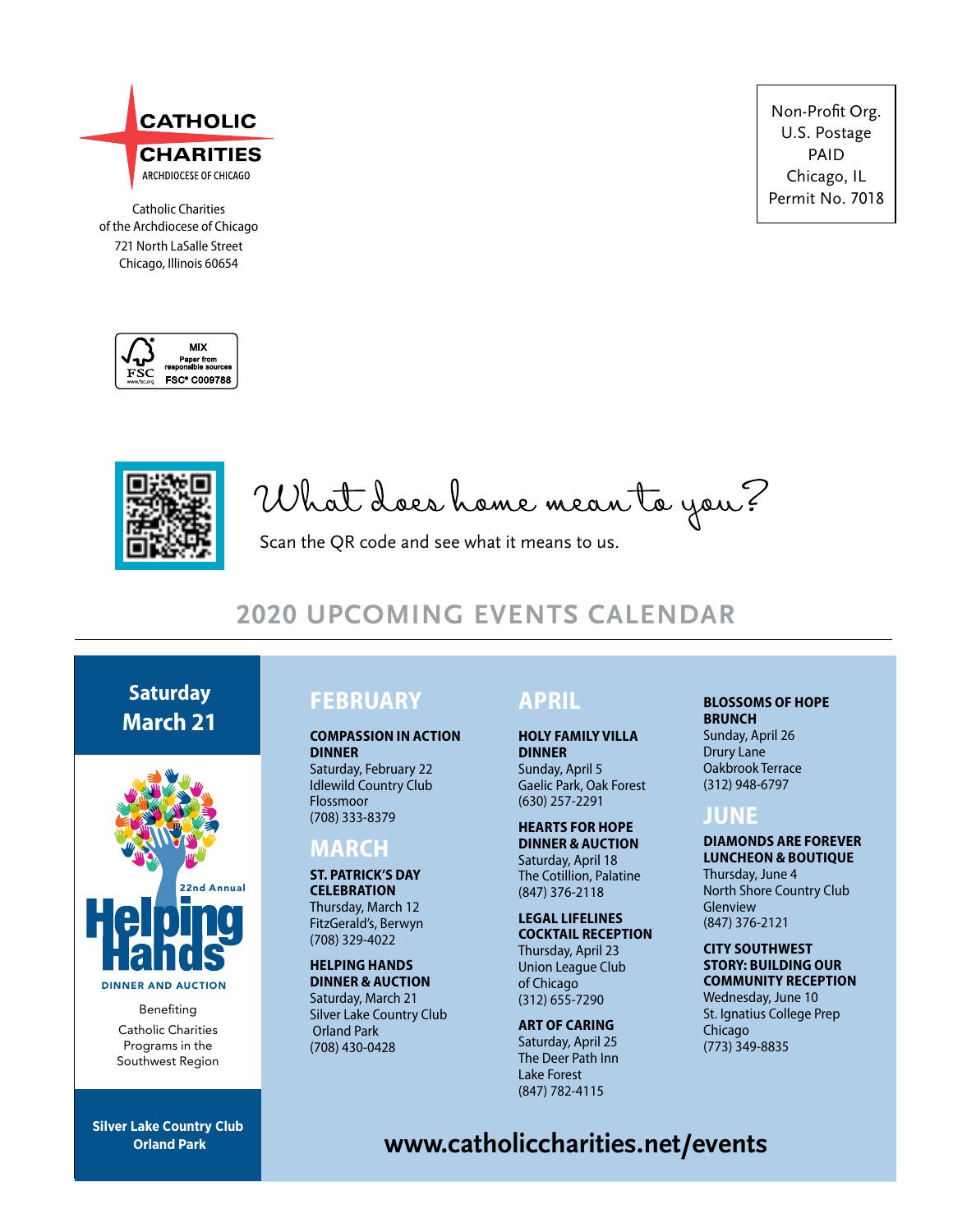#### **EVENTS AND VOLUNTEERS**















- **2 Tuesday Night Suppers** Volunteers for the weekly Tuesday night dinner.
- **3 Ayudando Nuestras Familias**  Sister Joellen Tomas and Bishop Placido Rodriguez

**8**

- **4 Gibson's New Year's Event** Elegant young guests at the New Year dinner celebration at Gibson's Steakhouse.
- **5 Thanksgiving Day Supper** Family volunteers at Catholic Charities Thanksgiving Day Supper.
- **6 Harvest of Hope** *Heart of Charity Award* presented to Phil Andrew (second from left) by Rev. Patrick McGrath (center).
- **7 Spirit of Saint Nicholas Ball** Couple enjoys the evening on the dance floor.

**8 Spirit of Saint Nicholas Ball** (left to right) Acting President, Kathy Donahue, Cardinal Cupich, Marge & Liz Livingston, event Chaircouple Jerry & Judy Castellini.

**10** SPIRIT **WINTER 2020**